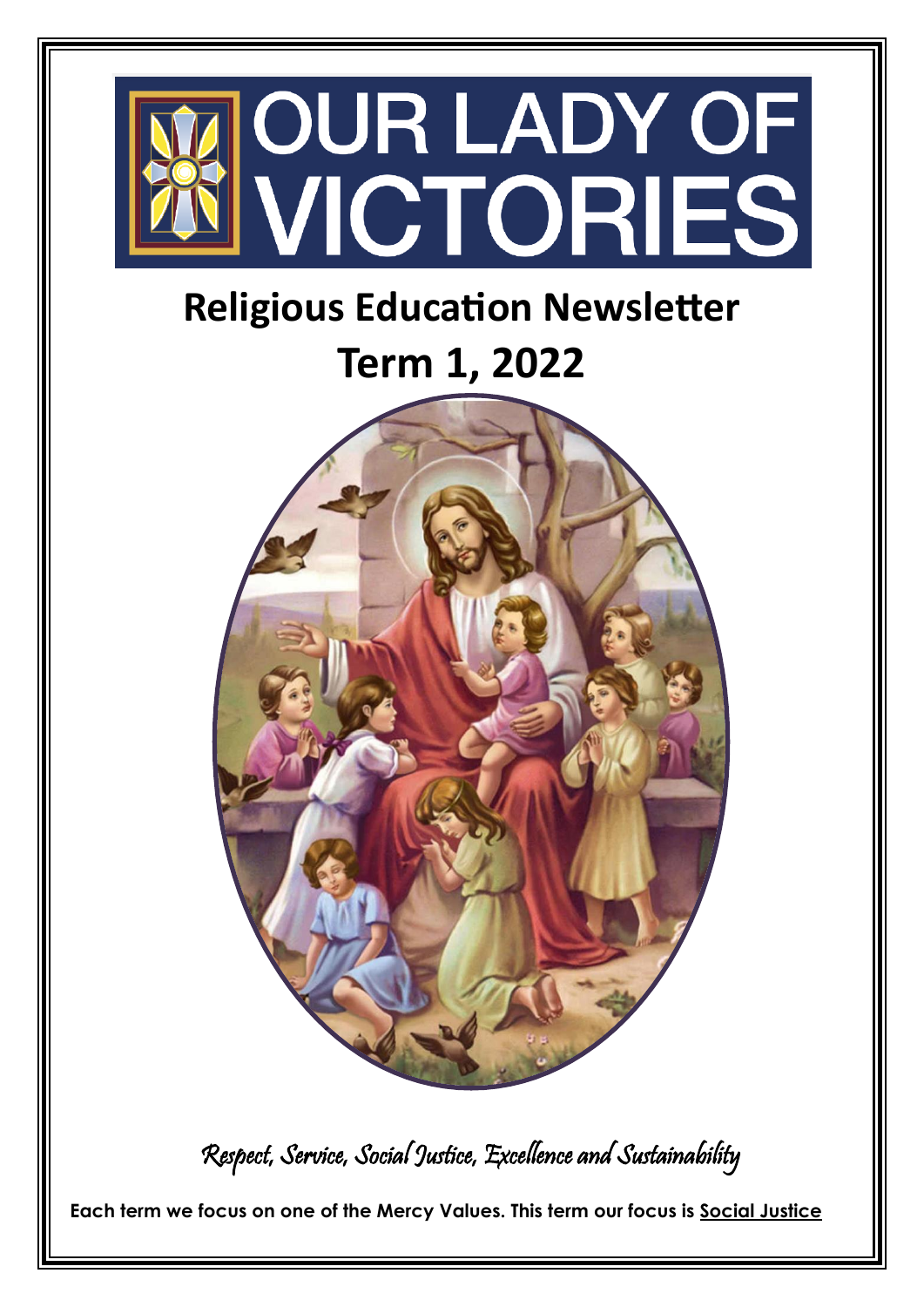## Dear Parents and Caregivers

Haere mai, welcome to Term One at Our Lady of Victories School. I trust that you have had a restful and blessed Christmas break and the children and you are ready for the new school year. We are mindful that this is trying times as we navigate more restrictions due to COVID but please continue to uphold our school, students and parish family in your prayers, as we will with you.

In Religious Education this term, all classes will begin the year learning about Prayer. This will be followed by everyone doing lessons from the Jesus Strand. The Jesus Strand links very well with the liturgical Year Lessons on Ash Wednesday, Lent, Palm Sunday and Easter, which are a major focus of Religious Education in term one. During this term we will be integrating the Caritas Lessons into our programme. The focus of Caritas this term is 'Called to be Peacemakers'. In our changing world we need to come together and find ways of realising our dreams. There is always hope of transforming our world for the better when we are guided by peace, love and justice in our lives. You can check out the resources we will be using at [Caritas in Schools.](https://caritas.org.nz/lent-schools)

We are blessed at Our Lady of Victories to have a very active relationship with the Parish. An important aspect of this is our weekly Masses at 9.00am on Friday's however under Red level we are only able to have two classes attending each week. Check out the dates below to see when your child/ren are going to Mass and see if you are able to join us. When your child's class is going to Mass it is important that they are at school by 8.45 so they can get to Mass on time.

During Lent we will be organising a Social Justice Action to support those in need. In Holy Week we will be re-enacting the Stations of the Cross and the Last Supper. Please keep an eye out in the school newsletter for more information on these events.

Thank you for supporting your children in forming their faith.

God Bless Cath Shaw - DRS

| 4 <sup>th</sup> February                                                   | Parish Mass – Senior 2 and Junior 1   | $9.00$ am |
|----------------------------------------------------------------------------|---------------------------------------|-----------|
| 11 <sup>th</sup> February                                                  | Parish Mass – Senior 1 and Room 4     | 9.00am    |
| 18 <sup>h</sup> February                                                   | Parish Mass – Room 6 and Room 9       | 9.00am    |
| 25th February                                                              | Parish Mass - Room 7 and Room 5       | 9.00am    |
| Wed 2 <sup>nd</sup> March                                                  | Ash Wednesday Liturgy                 | TBC.      |
| 4 <sup>th</sup> March                                                      | Parish Mass – Room 8 and 10           | 9.00am    |
| $11th$ March                                                               | <b>Teacher Only Day</b>               |           |
| 18 <sup>th</sup> March                                                     | Parish Mass - Room 10 and Room 8      | 9.00am    |
| 25th March                                                                 | Parish Mass - Room 9 and Room 6       | $9.00$ am |
| 1 <sup>st</sup> April                                                      | Parish Mass - Junior 1 and Senior 2   | 9.00am    |
| 8 <sup>th</sup> April                                                      | Parish Mass - Room 5 Room 7           | $9.00$ am |
| 14th April                                                                 | Last Supper and Stations of the Cross | TBC.      |
| 15th April Good Friday, 16th April Holy Saturday, 17th April Easter Sunday |                                       |           |

## Dates for the calendar

**Lent** is the period of preparation for Easter – a time of prayer, fasting and almsgiving to the poor. During this season, we remember that Jesus Christ - Hēhu Karaiti calls us as members of a worldwide community. The call to fullness of life, the sharing in the very life of God, endows every human life with inestimable value and an innate and sacred dignity. As children of God we each have the same needs and yearnings: for food, water and shelter; for protection of family and whānau; for education and work; for the opportunity for spiritual reflection and renewal; and for a safe and peaceful environment in which to live.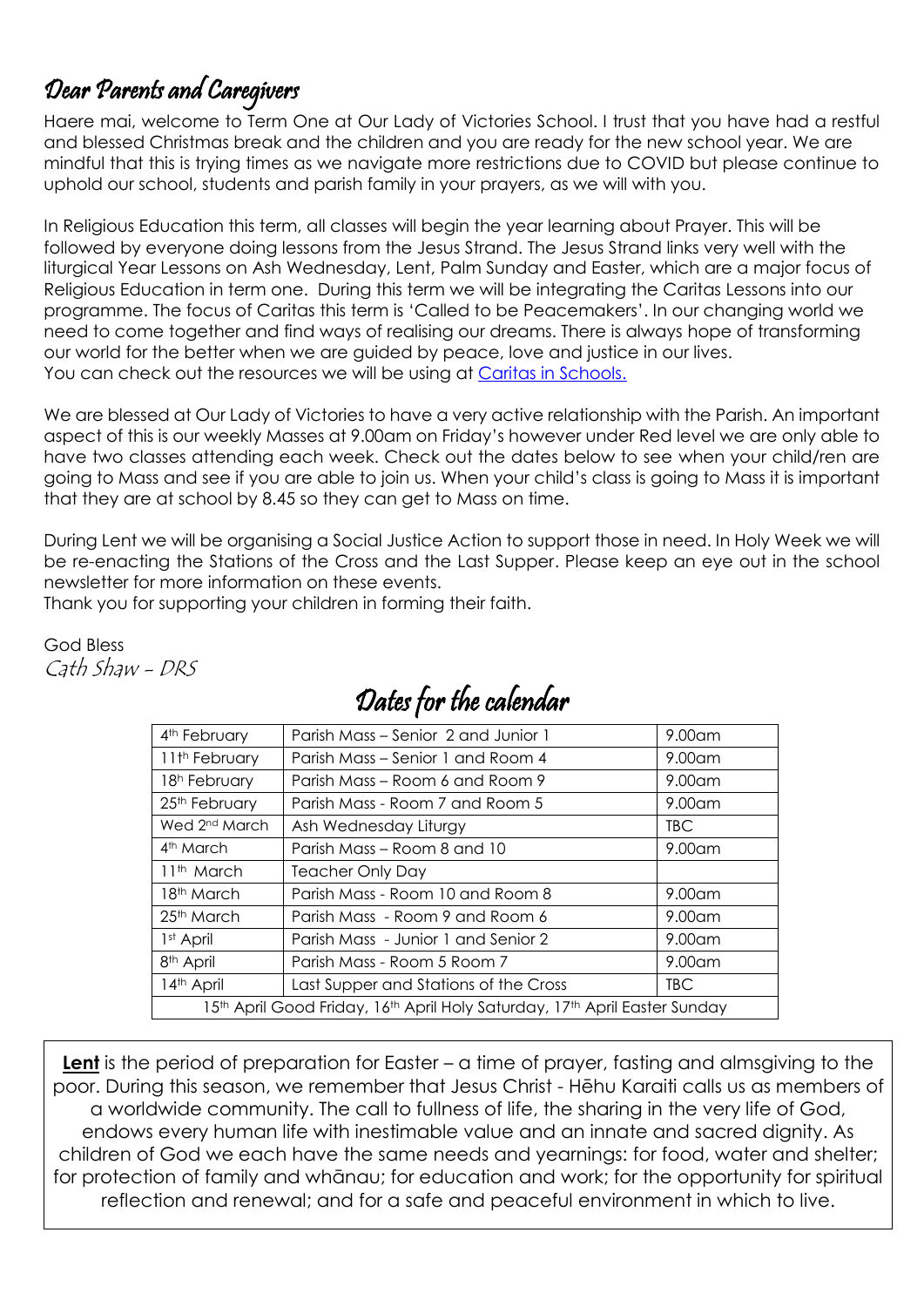## **Below is an outline of learning for the Jesus Stand and Liturgical Yr for each Curriculum Level**

| Level $1 -$ Year 1 & 2:                                                                                                                                                                                                                                                                                                                                                                                                                                                                       | Level 2 - Year 3 &4:                                                                                                                                                                                                                                                                                                                                                                                                                                                                                                                                                                                                                                                                                                                                                                                                                                                      |  |
|-----------------------------------------------------------------------------------------------------------------------------------------------------------------------------------------------------------------------------------------------------------------------------------------------------------------------------------------------------------------------------------------------------------------------------------------------------------------------------------------------|---------------------------------------------------------------------------------------------------------------------------------------------------------------------------------------------------------------------------------------------------------------------------------------------------------------------------------------------------------------------------------------------------------------------------------------------------------------------------------------------------------------------------------------------------------------------------------------------------------------------------------------------------------------------------------------------------------------------------------------------------------------------------------------------------------------------------------------------------------------------------|--|
| Jesus my friend.<br>Jesus showed his love in different ways.                                                                                                                                                                                                                                                                                                                                                                                                                                  | Jesus gives himself in the Eucharist.<br>Jesus came to show people how to live<br>and lead them to God.                                                                                                                                                                                                                                                                                                                                                                                                                                                                                                                                                                                                                                                                                                                                                                   |  |
| 1) How Jesus' life as a child is similar and different<br>from the lives of children today.<br>2) Jesus who became a human being - our elder<br>brother, tuakana is the true Son of God the Father<br>3) Jesus' invitations to be friends with him.<br>4) Jesus showed love and respect for people in<br>different ways.<br>5) How Jesus showed love and respect, how<br>people show love and respect today.<br>6) The Bible is the Church's special book which<br>includes stories of Jesus. | 1) Sharing food with friends is like celebrating Jesus'<br>gift of the Eucharist that helps us to grow in holiness.<br>2) Jesus is truly present in the Eucharist in different<br>ways especially through the changing of the bread<br>and wine.<br>3) The best way of giving thanks to God the Father<br>is with Jesus through the Holy Spirit in the Eucharist<br>4) Jesus invites people to grow in holiness by<br>sharing in his life which we call grace Mana Atua.<br>5) By living as Jesus lived, Christians share in Jesus'<br>mission of worshipping God and bringing about the<br>kingdom of God Te Rangitiratanga.<br>6) Jesus respected tapu in people by exercising tika<br>justice, pono integrity and aroha love.<br>7) Jesus was sent to reveal the love of God, bring<br>forgiveness of sin and healing so people can be<br>reconciled with God Te Atua. |  |
| <b>Level 3 - Year 5 &amp; 6</b>                                                                                                                                                                                                                                                                                                                                                                                                                                                               | Level $4 - Year$ 7 & 8                                                                                                                                                                                                                                                                                                                                                                                                                                                                                                                                                                                                                                                                                                                                                                                                                                                    |  |
| The Life of Jesus.<br>Jesus - the fullness of God's revelation.                                                                                                                                                                                                                                                                                                                                                                                                                               | Jesus Saviour and Liberator.<br>Jesus: His values and the role of disciples<br>today.                                                                                                                                                                                                                                                                                                                                                                                                                                                                                                                                                                                                                                                                                                                                                                                     |  |
| 1) The structure of the New Testament.<br>2) The context in which Jesus lived.<br>3) The life of Jesus Hehu.<br>4) Jesus was fully human he tino tangata and fully<br>divine he tino Atua.<br>5) Jesus is the Son of God and that he revealed to<br>the world that God is Abba, Father, Matua.                                                                                                                                                                                                | 1) Jesus is Saviour and Liberator through his life,<br>death and Resurrection - te aranga.<br>2) Titles for Jesus, including Jesus is Lord, Mātāmua<br>firstborn and Tuakana eldest brother.<br>3) The Beatitudes and their place in the lives of<br>Christ's disciples today.<br>4) Original, personal and social sin and people's<br>struggle against sin in the light of Jesus' message of<br>forgiveness hohou rongo.<br>5) Jesus is an advocate for the poor, the weak, the<br>powerless, those without mana, and how this<br>challenges Christ's followers today to bring about<br>justice tika and peace in the world.<br>6) Jesus as Risen Lord.                                                                                                                                                                                                                  |  |